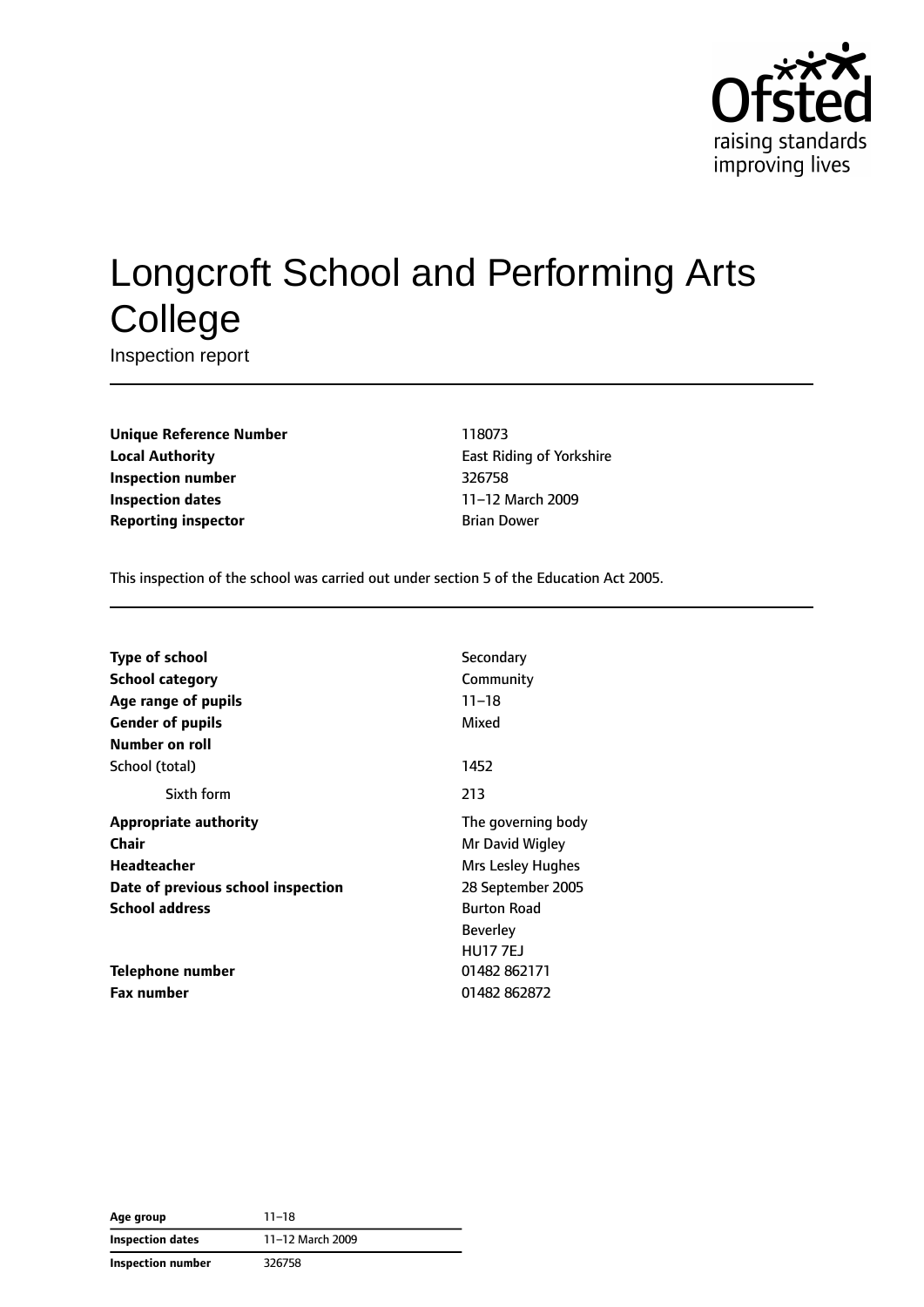.

<sup>©</sup> Crown copyright 2009

Website: www.ofsted.gov.uk

This document may be reproduced in whole or in part for non-commercial educational purposes, provided that the information quoted is reproduced without adaptation and the source and date of publication are stated.

Further copies of this report are obtainable from the school. Under the Education Act 2005, the school must provide a copy of this report free of charge to certain categories of people. A charge not exceeding the full cost of reproduction may be made for any other copies supplied.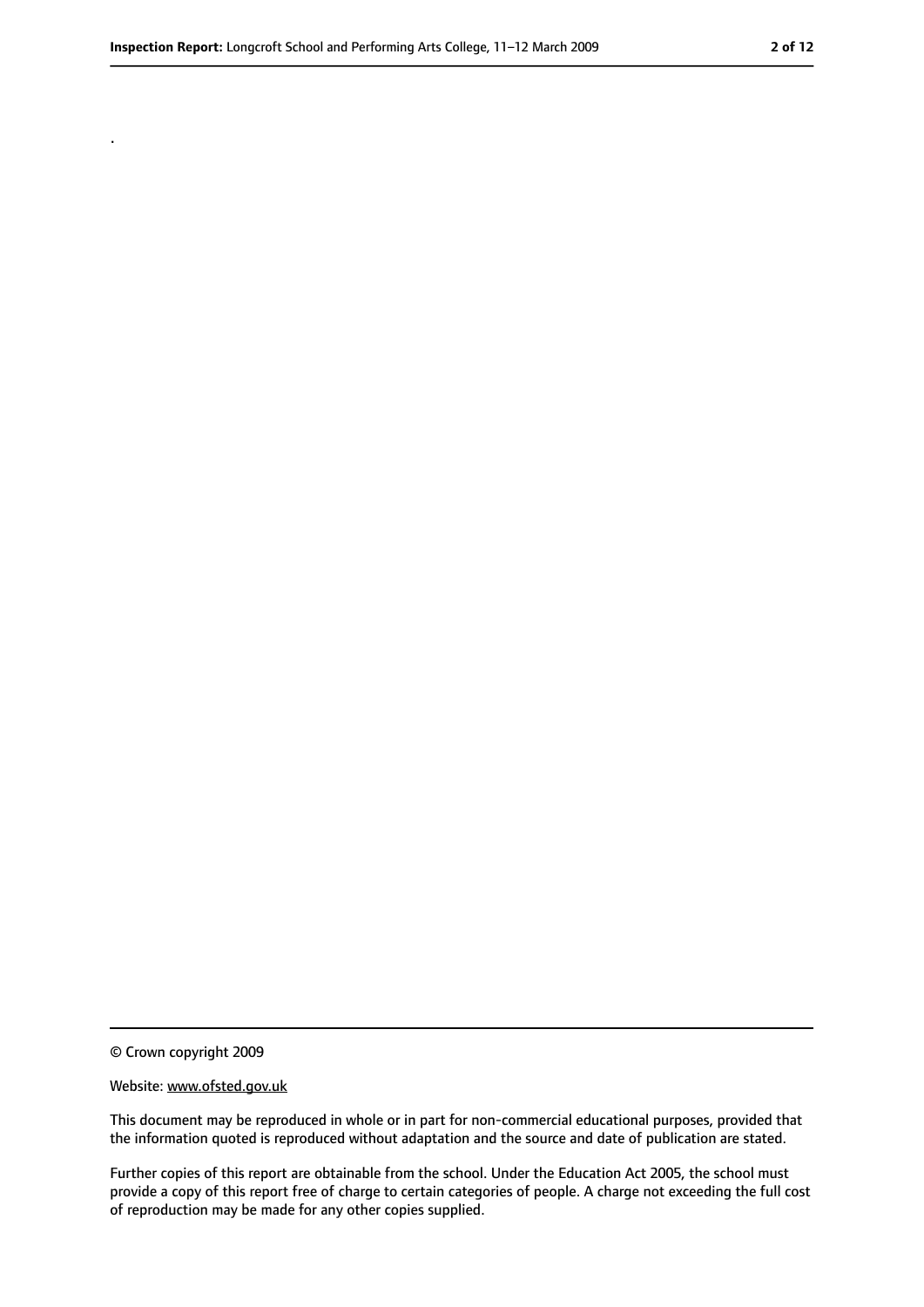## **Introduction**

The inspection was carried out by five Additional Inspectors.

#### **Description of the school**

Longcroft School and Performing Arts College is a large, split-site comprehensive school. The community it serves does not have the extremes of social and economic deprivation, apart from one disadvantaged area. Most students are from White British backgrounds. The proportion of students with learning difficulties and/or disabilities is below average, as is that of students eligible for free school meals.

#### **Key for inspection grades**

| Outstanding  |
|--------------|
| Good         |
| Satisfactory |
| Inadequate   |
|              |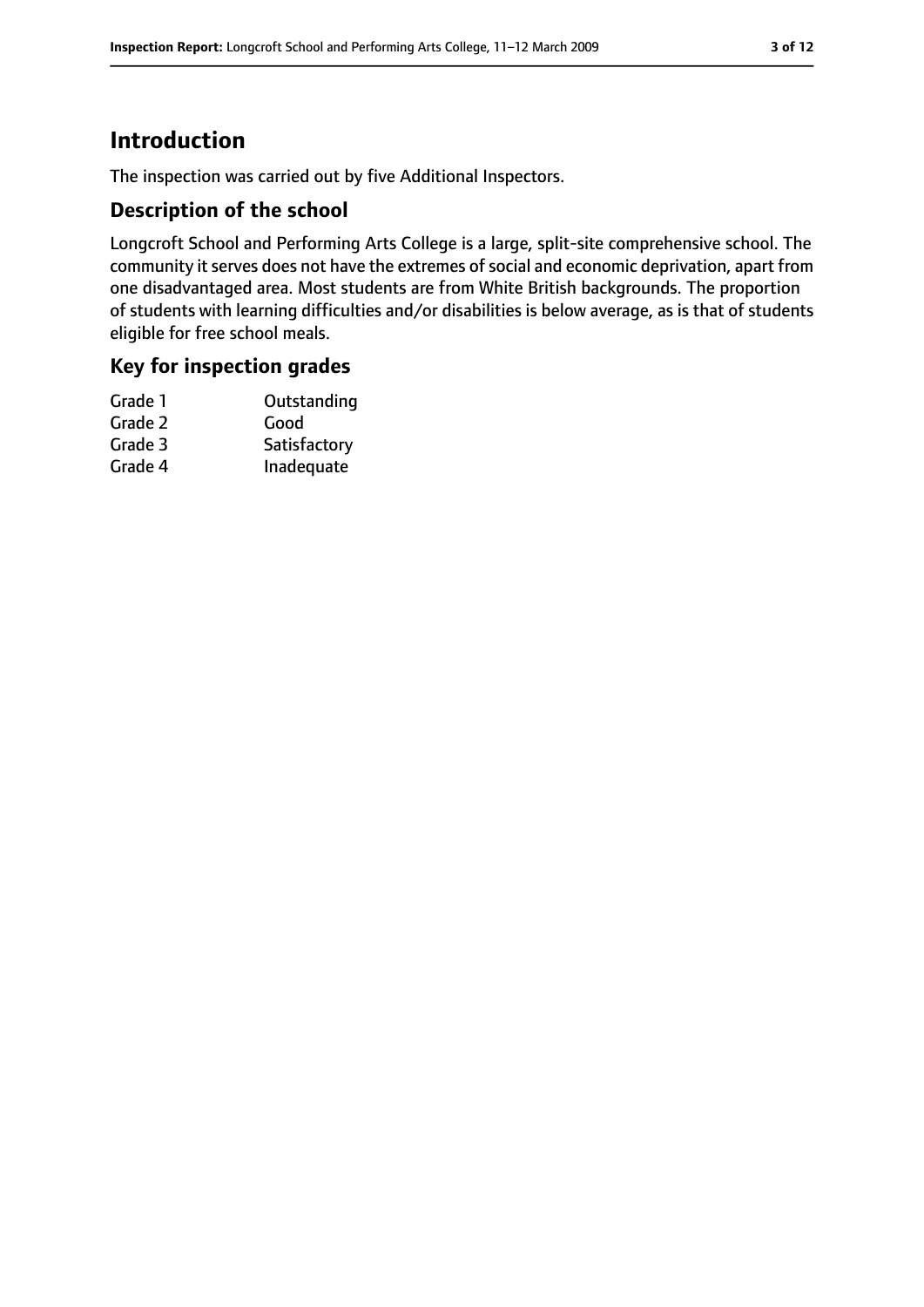## **Overall effectiveness of the school**

#### **Grade: 3**

This is a satisfactory school with good features. The work the school does in expressive arts is exciting and challenging for many students. They benefit enormously from such opportunities in terms of their personal development and a sense of achievement and enjoyment. These are experiences which are likely to be remembered for the rest of their lives.

Students' progress and their achievement in relation to their average starting points when they joined the school are satisfactory. Standards overall are similar to those seen nationally. There is, however, a marked variation in standards between different subjects. Students attain highly in information and communication technology and they use this skill well in all their subjects. The 2008 results in food technology, resistant materials, dance and Spanish, for example, were well above expectations. Results in geography, German and statistics, however, were significantly below average. Students' basic skills of literacy and numeracy are average and they are prepared satisfactorily for the next stage of their education.

Students' personal development, including their spiritual, moral, social and cultural development, is good. They say they feel safe in school, enjoy their work, take plenty of exercise and eat healthily. Many take on responsibilities helping younger students or working with pupils in local primary schools. They therefore make a good contribution to the harmony of their own and the local community. A relatively small proportion of families sent in a completed parental questionnaire. A significant number of those who made the return expressed concerns about students' behaviour and the impact of teacher absences on students' learning. The inspection found that the behaviour of most students is good, although there are a few who sometimes misbehave in some lessons and this can slow the progress of others.

Teaching and learning overall are satisfactory and in the best lessons the planning is thorough and based on a sound understanding of students' needs. The work is then challenging and enjoyable and students leave the classroom with a sense of work completed and done well. There is, however, variation in the quality of teaching and learning. In the less effective lessons teachers are not using accurate assessments of students' progress to plan the next stages in their learning. Students are not always clear about the progress they are making from week-to-week because marking is variable in quality. Students know the examination levels or grades they are aiming for but many have little guidance in lessons on what they have to do to improve. Students who are vulnerable in any way, those who have learning difficulties and/or disabilities and the small number from minority ethnic backgrounds make the same progress as others in their academic and personal development. The curriculum is good, as are the care and support afforded to all students.

Leaders, managers and governors work hard and are committed to students' welfare. They can point to notable achievementsin the work done now and in the recent past. In 2006, for example, academic standards were well above average and students' progress and achievement were excellent. There are students now who are entered early for GCSE examinations and do well. Cultural and sporting achievements are impressive. However, monitoring of student performance is variable across subjects, so appropriate action is not always in place to raise standards where required. Academic progress remains at a satisfactory level for many students, however, because some leaders and managers are not monitoring and evaluating progress with sufficient rigour. Leadership, management and governance are satisfactory. The school is well-resourced and recent staffing difficulties in mathematics, science and technology have been resolved.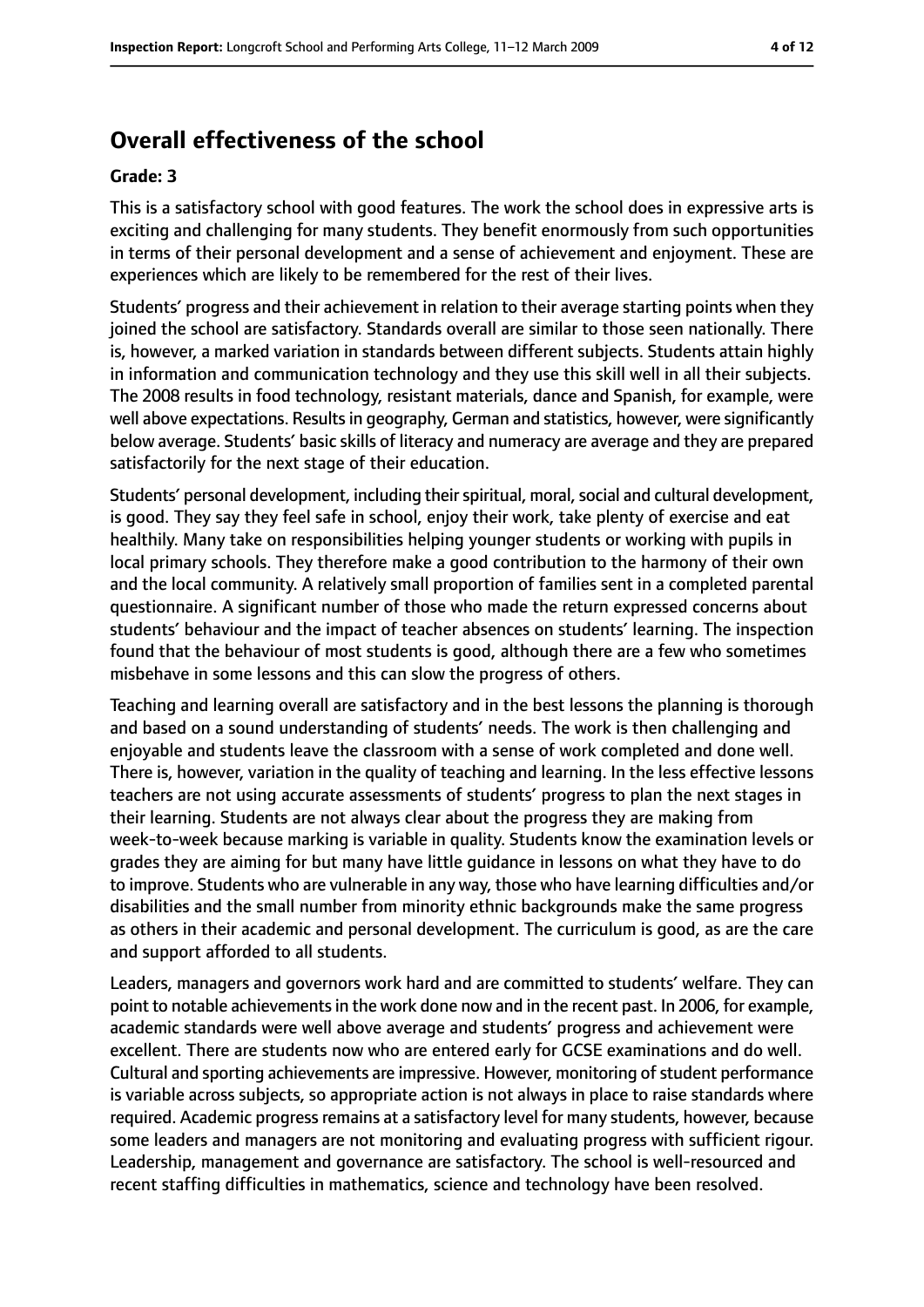#### **Effectiveness of the sixth form**

#### **Grade: 2**

The overall effectiveness of the sixth form is good. Curriculum provision is good. Although it is mainly directed at those students who wish to pursue broadly academic courses, a range of performing arts subjects is offered. Students achieve well in these subjects, for example, in theatre studies, dance and music technology. They also attain high standardsin law. Attainment on entry to the sixth form is slightly below average. This is because the school's open admissions policy provides opportunities for a wide range of students, some of whom have relatively modest attainment at GCSE. The 2008 results in the advanced supplementary examinations at the end of Year 12 were average and showed that students had made good progress. Most students continued with their studies into Year 13, attaining at least average, and in many cases above average results in the A level examinations. Achievement was good and students were able to fulfill their higher education or career ambitions.

Sixth form provision is very well led and managed which results in students developing well personally as well as academically. Teaching and learning are good because students are encouraged to work independently and learning assignments are challenging and enjoyable. The sixth form leader monitors teaching rigorously and has identified that opportunities for discussion are too limited in some lessons. Measures are in place to address this. Students' care, support and quidance are good overall. The academic quidance students receive is excellent because their work is closely monitored; they have clear targets for improvement and receive timely advice and support on how to improve. Students have positive attitudes to learning and work hard to succeed. They participate enthusiastically in the varied opportunities to enrich their studies and undertake responsibilities to help and support younger students and pupils in the local primary schools. Overall, students grow in confidence as they move through the sixth form and feel strongly that their views matter and are given full consideration by the school.

#### **What the school should do to improve further**

- In main school, develop the ability of leaders and managers at all levels to evaluate performance rigorously and take appropriate action to raise standards.
- Ensure students in main school know how well they are progressing in lessons and understand what they need to do to improve.
- Use ongoing assessments more effectively to inform lesson planning.

A small proportion of the schools whose overall effectiveness is judged satisfactory but which have areas of underperformance will receive a monitoring visit by an Ofsted inspector before their next section 5 inspection.

## **Achievement and standards**

#### **Grade: 3**

Standards are average by the time students leave school. Students' progress and their achievement in relation to their average starting points at the beginning of Year 7 are satisfactory. This judgement is the same as the school's evaluation of the academic achievement of students by the time they are 16. In 2008, the proportion of students attaining five or more GCSE passes at grades A\* to C, including English and mathematics, was average. This was a dip compared with the results obtained in the previous year. The school's performance targets were missed. A significant gap remains in the relative performance of subjects at GCSE, an issue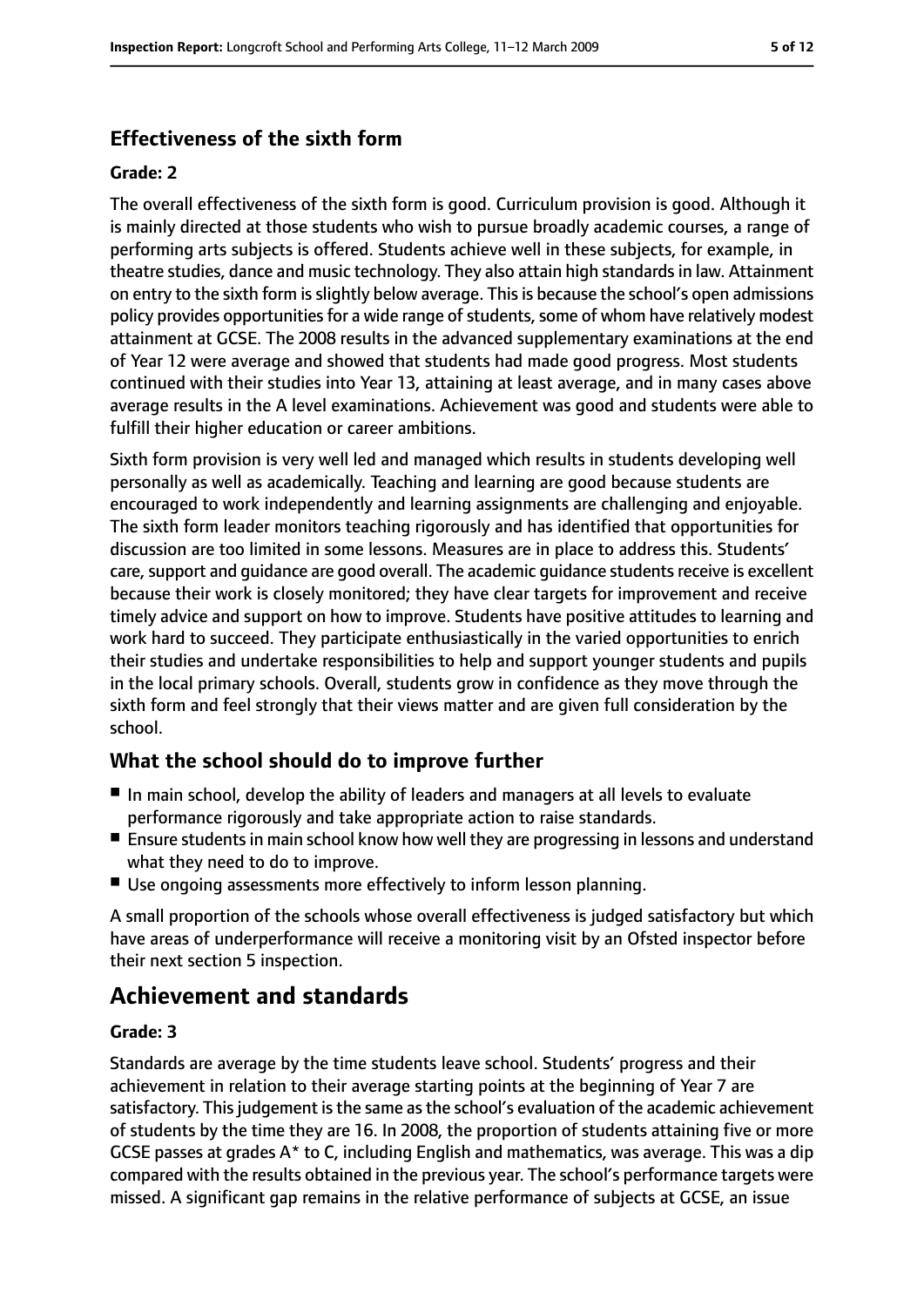remaining from the previous inspection. Standards in English and mathematics, for example, have yet to match the well above average attainment of students in art and design and French. Results in the national tests at the end of Year 9 in 2008 were above average and similar to those attained in 2007. Year 9 students' progress was good. The school's assessments show that Year 11 students' current progress in some subjects has improved because of appropriate and extensive support and that they are well placed to exceed national expectations in the summer examinations. Such good progress is not seen in all subjects and inspection evidence shows that, in general, students' progress remains satisfactory.

## **Personal development and well-being**

#### **Grade: 2**

Students' personal development and well-being, including their spiritual, social, moral and cultural development, are good. They have a keen sense of fair play and know right from wrong. They are sensitive to the needs of others. Students say they feel safe and that incidents of bullying or racism are rare and are promptly and effectively dealt with when they do occur. The behaviour of most students is good but in a few lessons a minority of students find difficulty adjusting to school discipline. Students and parents say that this poor behaviour slows the pace of learning for others. Discussions with students revealed that they enjoy their work and are proud of their school. Attendance is above average. Students understand how to adopt a healthy lifestyle and improve the quality of their diet and the amount of exercise they take. Many students take advantage of the opportunities to make a contribution to the local community. These have been extended considerably as a result of the school's status as a performing arts college. Some also take on responsibilities enthusiastically in school, for example, by serving on the school council. Students are adequately prepared for the next stage of their education.

## **Quality of provision**

#### **Teaching and learning**

#### **Grade: 3**

While the school evaluates teaching and learning as good, inspectors judge them to be satisfactory. There is considerable variation in the quality of teaching. In the best lessons, planning is thorough and based on a good knowledge of students' needs. Explanations are clear, expectations high and learning brisk. Skilful questioning helps students to improve their understanding. Tasks, which closely match the learning objectives, are varied and interesting and engage students. As a result, students enjoy the lesson and make rapid progress. For example, in one science lesson, practical experiments on using magnets so enthused the students that one exclaimed to the teacher, 'Sir, this is mint'. In good lessons, there is effective use of information and communication technology to promote learning. However, in too many lessons teaching and learning are no better than satisfactory because planning does not take enough account of ongoing assessment and students' differing needs. Some teachers do not give students sufficient opportunity to improve their learning through discussion or to engage in active self-evaluation of their own work and that of others. Activities are sometimes mundane, lack challenge and are too prolonged. As a result, students lose interest.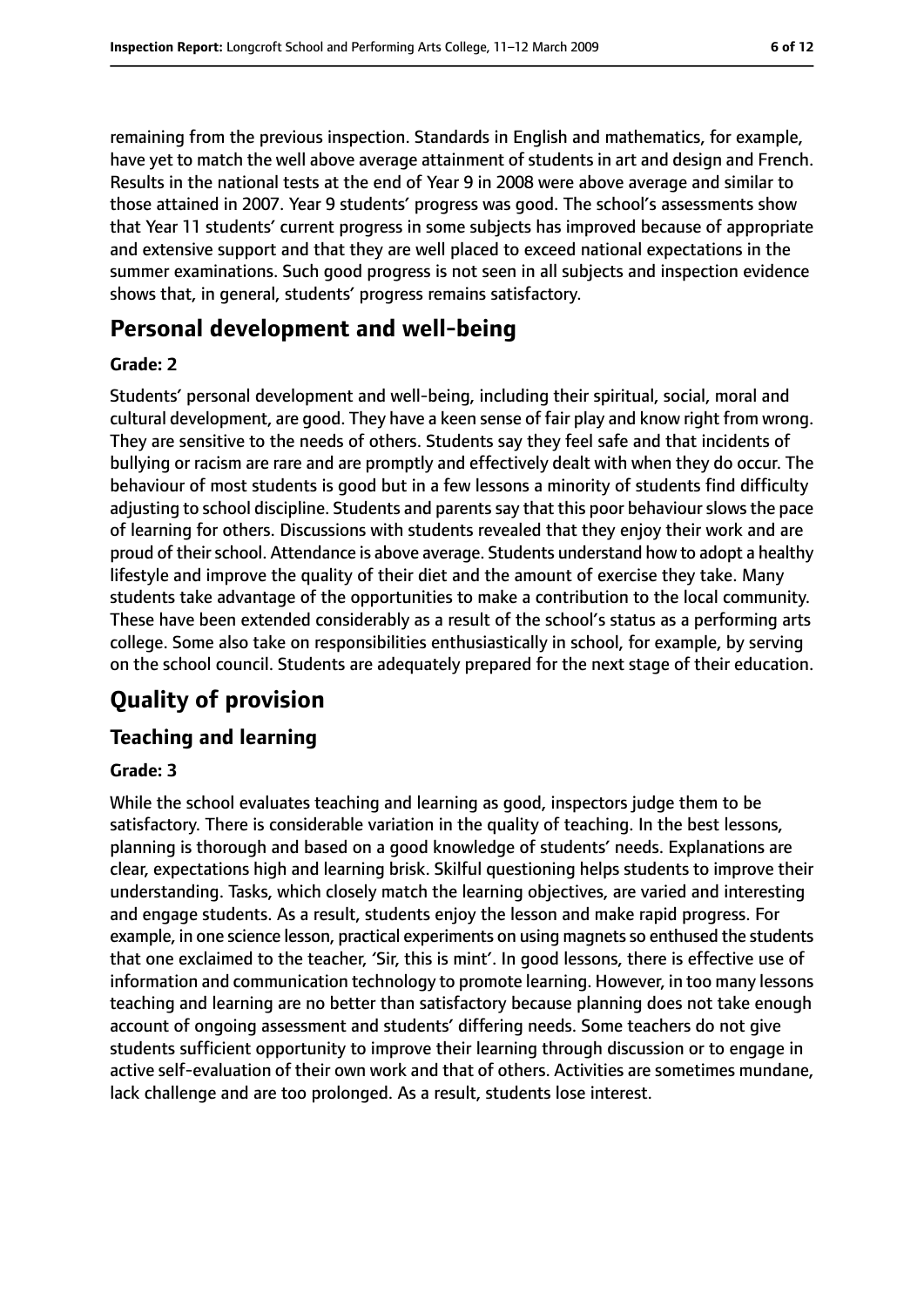#### **Curriculum and other activities**

#### **Grade: 2**

The curriculum has developed since the last inspection and is now good. Different pathways are offered at Key Stage 3 and this gives students flexibility to follow a curriculum appropriate to their needs. More able students can access programmes which accelerate progress and lead to early entry for GCSE examinations. They obtain well above average and, in many cases, outstanding results. At Key Stage 4, there is a wider range of vocational opportunities, including courses provided in partnership with external providers. The learning support team operates effectively to enhance provision for vulnerable students and they make progress in line with their fellow students. There are more opportunities for the use of information and communication technology across the curriculum, an improvement since the previous inspection. The school has the extension of work related learning opportunities across the curriculum as a priority for development. The specialist performing arts status has resulted in a wide range of artsrelated courses offered to students which do much to broaden and enrich their education. Students respond well to this provision and achieve high standards in many of these specialist subject areas. There is a wide range of popular enrichment and extra curricular activities.

#### **Care, guidance and support**

#### **Grade: 3**

This aspect of the school's work is satisfactory. The school evaluates it as good but the inspection found that the academic guidance students receive is satisfactory. Pastoral care for all students and the support given to vulnerable students are good. Members of staff are consistently caring and know their students well. Safeguarding and child protection procedures meet national requirements.

Marking is variable between teachers and across the range of subjects. Students know the levels or grades they should aim for in examinations but there is inadequate use of improvements targets and recorded advice to guide them on their way. There are satisfactory systems in place to evaluate the relative performance of different groups and individuals. This results in students with learning difficulties and/or disabilities and those learning English as an additional language making satisfactory progress in their work. The school's provision and its effective partnerships with a range of outside agencies enable vulnerable students to progress in line with their peers. Strong links with career agencies and an informative careers guidance programme results in the vast majority of Year 11 leavers entering further education or education with training.

## **Leadership and management**

#### **Grade: 3**

Leadership, management and governance are satisfactory, a judgement in line with the school's own evaluation. Senior leaders have been innovative in broadening opportunities for students to work creatively, particularly in the expressive arts and in collaboration with primary school pupils. The school's promotion of community cohesion is good. There is good involvement in the local and wider community and students play their part in working for harmony in school and in helping others. Students have a good understanding of society's cultural and religious diversity. The school is a place where vulnerable or disadvantaged students have the same opportunities as others. There are students who perform highly in public examinations and excel themselves in their sporting and cultural activities. Self-evaluation, however, is not accurate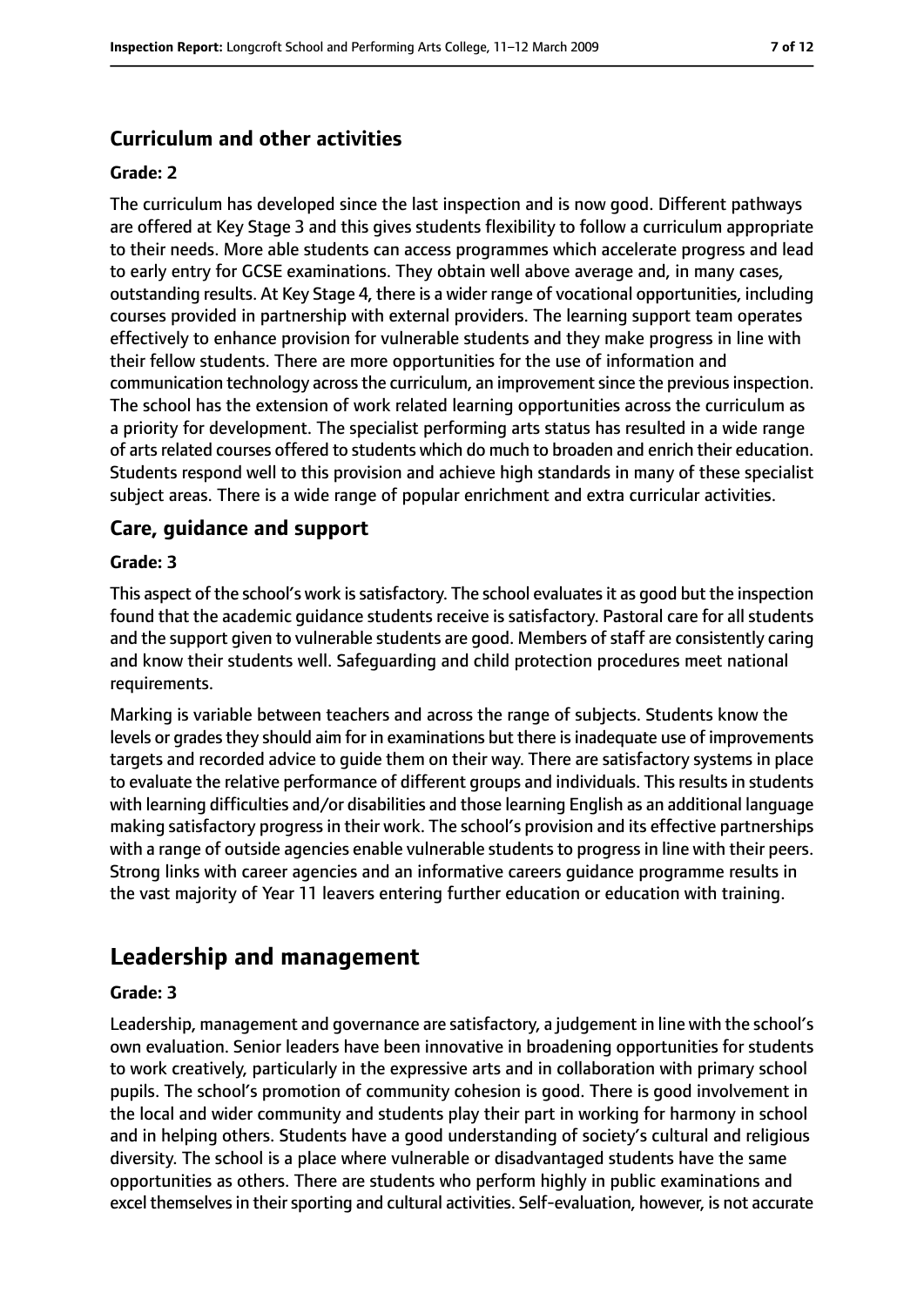in the areas of teaching, learning and academic guidance. This is because the monitoring and evaluation of performance in some areas is not rigorous. There is variation in the effectiveness of subject leaders to secure improvement and raise the tempo of students' progress from satisfactory to good. Governors are supportive of the school and are closely involved in its day-to-day life. There have been good improvements since the previous inspection in the use of information and communication technology for teaching and learning. The school has succeeded in improving its results in several curriculum areas resulting in excellent achievement in those subjects. Its capacity to continue to improve is therefore good.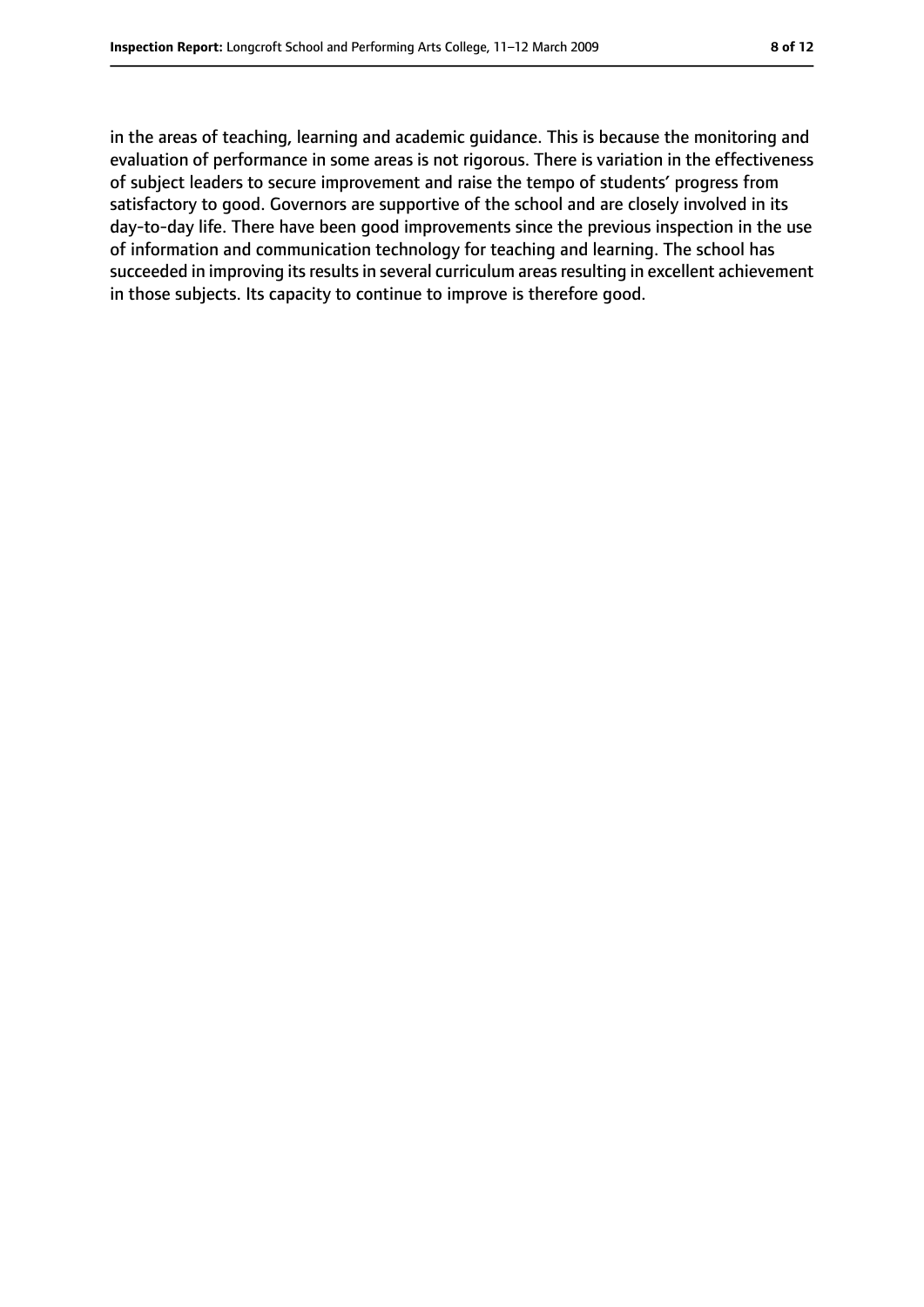**Any complaints about the inspection or the report should be made following the procedures set out in the guidance 'Complaints about school inspection', which is available from Ofsted's website: www.ofsted.gov.uk.**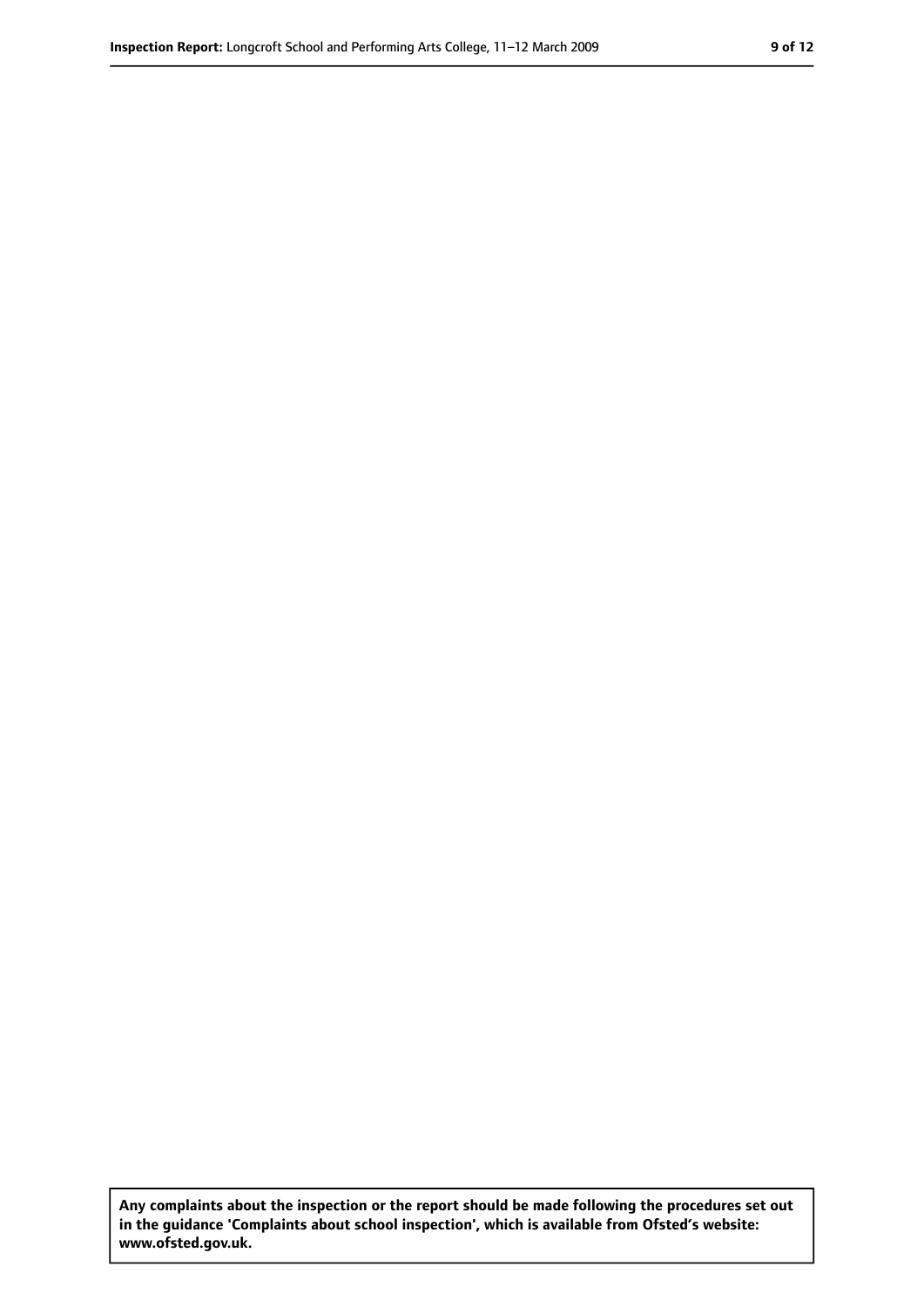## **Inspection judgements**

| Key to judgements: grade 1 is outstanding, grade 2 good, grade 3 | <b>School</b>  | $16-19$ |
|------------------------------------------------------------------|----------------|---------|
| satisfactory, and grade 4 inadequate                             | <b>Overall</b> |         |

#### **Overall effectiveness**

| How effective, efficient and inclusive is the provision of<br>education, integrated care and any extended services in<br>meeting the needs of learners? |     |     |
|---------------------------------------------------------------------------------------------------------------------------------------------------------|-----|-----|
| Effective steps have been taken to promote improvement since<br>the last inspection                                                                     | Yes | Yes |
| How well does the school work in partnership with others to<br>promote learners' well being?                                                            |     |     |
| The capacity to make any necessary improvements                                                                                                         |     |     |

## **Achievement and standards**

| How well do learners achieve?                                                                               |  |
|-------------------------------------------------------------------------------------------------------------|--|
| The standards <sup>1</sup> reached by learners                                                              |  |
| How well learners make progress, taking account of any<br>significant variations between groups of learners |  |
| How well learners with learning difficulties and/or disabilities<br>make progress                           |  |

#### **Annex A**

<sup>&</sup>lt;sup>1</sup>Grade 1 - Exceptionally and consistently high; Grade 2 - Generally above average with none significantly below average; Grade 3 - Broadly average to below average; Grade 4 - Exceptionally low.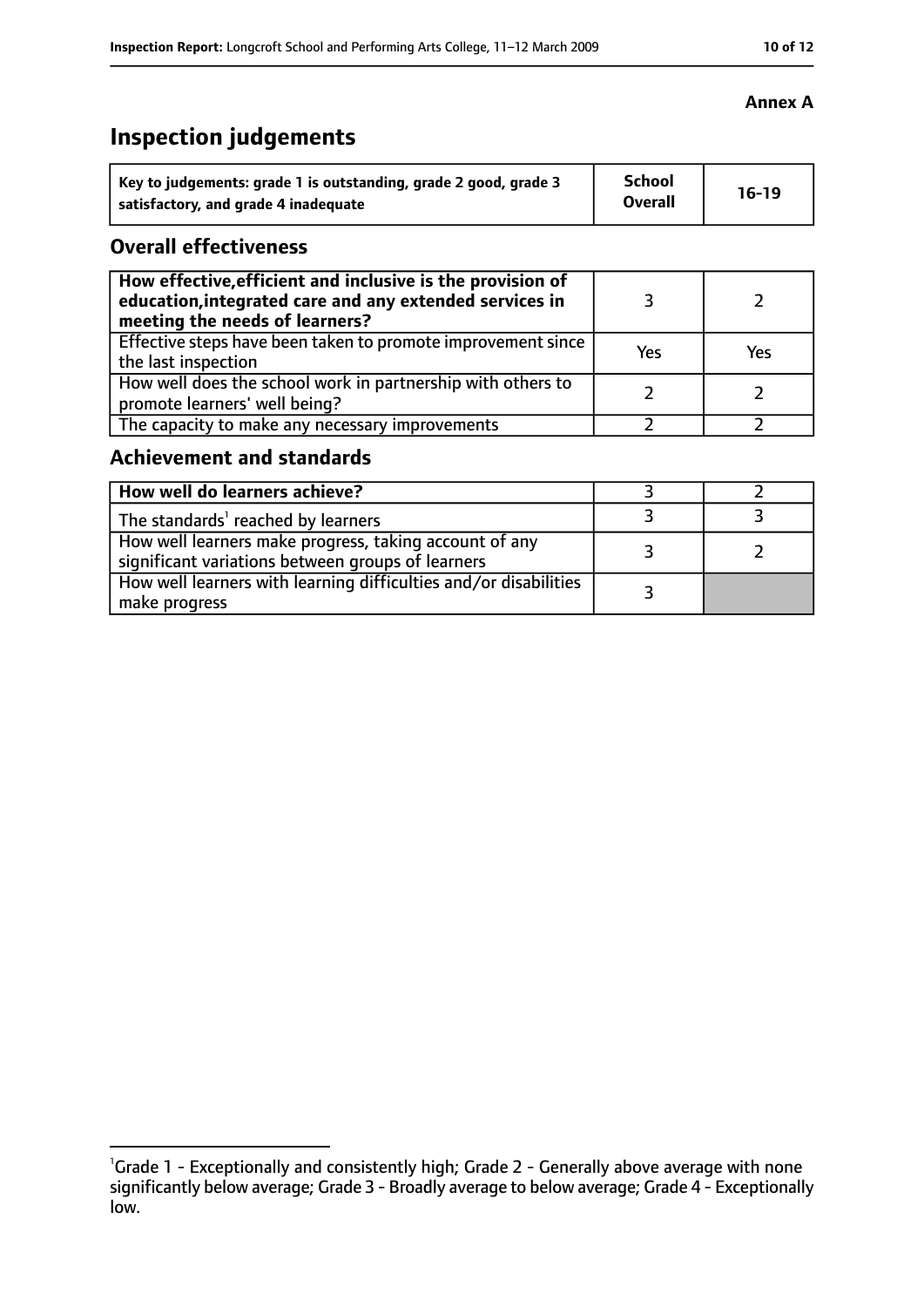## **Personal development and well-being**

| How good are the overall personal development and<br>well-being of the learners?                                 |  |
|------------------------------------------------------------------------------------------------------------------|--|
| The extent of learners' spiritual, moral, social and cultural<br>development                                     |  |
| The extent to which learners adopt healthy lifestyles                                                            |  |
| The extent to which learners adopt safe practices                                                                |  |
| The extent to which learners enjoy their education                                                               |  |
| The attendance of learners                                                                                       |  |
| The behaviour of learners                                                                                        |  |
| The extent to which learners make a positive contribution to<br>the community                                    |  |
| How well learners develop workplace and other skills that will<br>contribute to their future economic well-being |  |

## **The quality of provision**

| $\mid$ How effective are teaching and learning in meeting the<br>full range of learners' needs?       |  |
|-------------------------------------------------------------------------------------------------------|--|
| How well do the curriculum and other activities meet the range<br>of needs and interests of learners? |  |
| How well are learners cared for, quided and supported?                                                |  |

## **Leadership and management**

| How effective are leadership and management in raising<br>achievement and supporting all learners? | 3         |               |
|----------------------------------------------------------------------------------------------------|-----------|---------------|
| How effectively leaders and managers at all levels set clear                                       |           |               |
| direction leading to improvement and promote high quality of<br>care and education                 | 3         |               |
|                                                                                                    |           |               |
| How effectively leaders and managers use challenging targets                                       | 3         |               |
| to raise standards                                                                                 |           |               |
| The effectiveness of the school's self-evaluation                                                  | 3         | $\mathcal{P}$ |
| How well equality of opportunity is promoted and discrimination                                    | 3         |               |
| eliminated                                                                                         |           |               |
| How well does the school contribute to community cohesion?                                         | フ         |               |
| How effectively and efficiently resources, including staff, are                                    | 3         |               |
| deployed to achieve value for money                                                                |           |               |
| The extent to which governors and other supervisory boards                                         | 3         |               |
| discharge their responsibilities                                                                   |           |               |
| Do procedures for safeguarding learners meet current                                               | Yes       | Yes           |
| qovernment requirements?                                                                           |           |               |
| Does this school require special measures?                                                         | <b>No</b> |               |
| Does this school require a notice to improve?                                                      | No        |               |